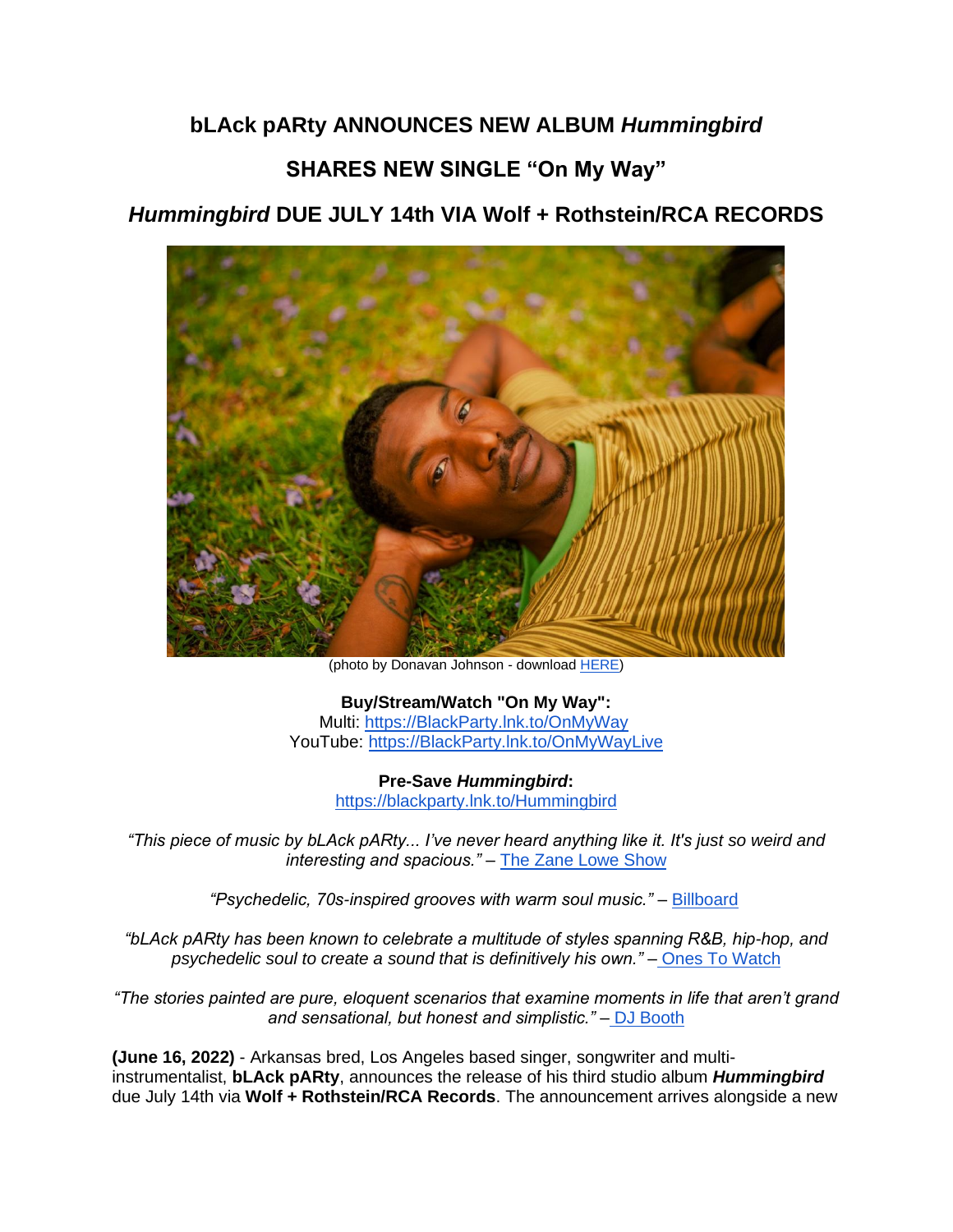single and live visual for "On My Way," a soulful r&b track that captures the unique eclectic sound of **bLAck pARty**. Produced by **bLAck pARty** and **Willy Yanez** with additional production by **Beat Butcha**, listen to "On My Way" [HERE](https://eur01.safelinks.protection.outlook.com/?url=https%3A%2F%2Fblackparty.lnk.to%2FOnMyWay&data=05%7C01%7Cnoelle.janasiewicz.sme%40sonymusic.com%7Ce42ff57716f9473848f508da507ddbcb%7Cf0aff3b791a54aaeaf71c63e1dda2049%7C0%7C0%7C637910798727163276%7CUnknown%7CTWFpbGZsb3d8eyJWIjoiMC4wLjAwMDAiLCJQIjoiV2luMzIiLCJBTiI6Ik1haWwiLCJXVCI6Mn0%3D%7C3000%7C%7C%7C&sdata=UYsbiUK2mKtnK4dN975RDbFTQ0Lu2EjwTiY%2FlZ%2BvGIs%3D&reserved=0) and watch the live visual, directed by **The Reggies**, [HERE.](https://eur01.safelinks.protection.outlook.com/?url=https%3A%2F%2Fblackparty.lnk.to%2FOnMyWayLive&data=05%7C01%7Cnoelle.janasiewicz.sme%40sonymusic.com%7Ce42ff57716f9473848f508da507ddbcb%7Cf0aff3b791a54aaeaf71c63e1dda2049%7C0%7C0%7C637910798727163276%7CUnknown%7CTWFpbGZsb3d8eyJWIjoiMC4wLjAwMDAiLCJQIjoiV2luMzIiLCJBTiI6Ik1haWwiLCJXVCI6Mn0%3D%7C3000%7C%7C%7C&sdata=PbIRE7svZO6Z8nGftDQ9UUNQxjTqEPN9qpc2iDBmuoo%3D&reserved=0)

## **bLAck pARty** on new single "On My Way":

*"I wrote 'On My Way!' in the thick of 2020 with Willy Yanez and my father, Kevin Flint. When working on my album, I brought the song with me into 2022 and we pushed to finalize it with Beat Butcha. The song is very close to my heart, it's more autobiographical than you would think. I'm always late but it's important to me that the people I love know that I think of them while they wait for me."*

Last month, **bLAck pARty** returned with his new single ["Hotline.](https://eur01.safelinks.protection.outlook.com/?url=https%3A%2F%2Fblackparty.lnk.to%2FHotlineVid&data=05%7C01%7Cnoelle.janasiewicz.sme%40sonymusic.com%7Ce42ff57716f9473848f508da507ddbcb%7Cf0aff3b791a54aaeaf71c63e1dda2049%7C0%7C0%7C637910798727163276%7CUnknown%7CTWFpbGZsb3d8eyJWIjoiMC4wLjAwMDAiLCJQIjoiV2luMzIiLCJBTiI6Ik1haWwiLCJXVCI6Mn0%3D%7C3000%7C%7C%7C&sdata=wLbbvZzp7UqZl9h3eQH5mDOsju464cxSBbJlR1oUYno%3D&reserved=0)" Produced by **Lido** and directed by frequent collaborator **Dylan McGale**, the airy psychedelic track brings you into an 80's-style home as **bLAck pARty** wanders around every room as his sultry voice sings "pick up the phone when a real one call ya."

Listen and watch "On My Way" and stay tuned for more from **bLAck pARty** coming soon.



(art b[y Ozzy Vidrio](https://eur01.safelinks.protection.outlook.com/?url=https%3A%2F%2Fwww.instagram.com%2Fvidrio_film%2F&data=05%7C01%7Cnoelle.janasiewicz.sme%40sonymusic.com%7Ce42ff57716f9473848f508da507ddbcb%7Cf0aff3b791a54aaeaf71c63e1dda2049%7C0%7C0%7C637910798727163276%7CUnknown%7CTWFpbGZsb3d8eyJWIjoiMC4wLjAwMDAiLCJQIjoiV2luMzIiLCJBTiI6Ik1haWwiLCJXVCI6Mn0%3D%7C3000%7C%7C%7C&sdata=IkvZh3IyjJ%2B52UoPE%2F8dXgKanHOyi9UhKX3Rb6t%2FieY%3D&reserved=0) - downloa[d HERE\)](https://eur01.safelinks.protection.outlook.com/?url=https%3A%2F%2Fwww.dropbox.com%2Fs%2Fdhgvoj3xzsvmwcw%2FOn%2520My%2520Way%2520Artwork.jpg%3Fdl%3D0&data=05%7C01%7Cnoelle.janasiewicz.sme%40sonymusic.com%7Ce42ff57716f9473848f508da507ddbcb%7Cf0aff3b791a54aaeaf71c63e1dda2049%7C0%7C0%7C637910798727163276%7CUnknown%7CTWFpbGZsb3d8eyJWIjoiMC4wLjAwMDAiLCJQIjoiV2luMzIiLCJBTiI6Ik1haWwiLCJXVCI6Mn0%3D%7C3000%7C%7C%7C&sdata=1r%2FU%2BQdDgUoC%2BwzWzbSalL%2BdUFAxll3KIXmvqdoZQGs%3D&reserved=0)

**About bLAck pARty:**